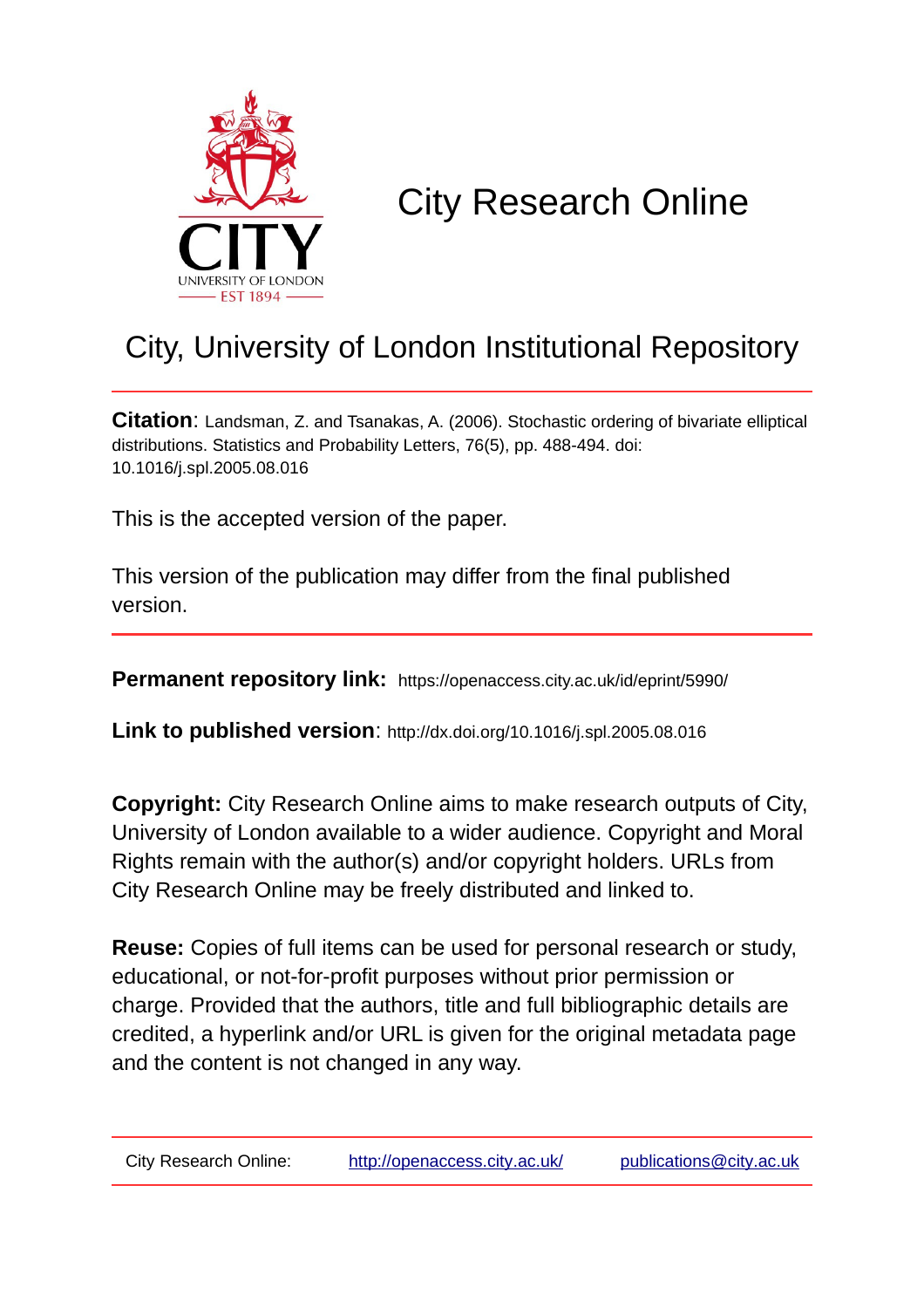# Stochastic ordering of bivariate elliptical distributions

Zinoviy Landsman Department of Statistics Andreas Tsanakas<sup>∗</sup> Lloyd's of London

University of Haifa

This version: July 2005. Final version appeared in Statistics and Probability Letters

#### Abstract

It is shown that for elliptically distributed bivariate random vectors, the riskiness and dependence strength of random portfolios, in the sense of the univariate convex and bivariate concordance stochastic orders respectively, can be simply characterised in terms of the vector's Σ-matrix.

Keywords: Elliptical distributions, convex order, concordance order, dependence, risk management.

<sup>∗</sup>Corresponding author: Andreas Tsanakas, Market Risk and Reserving, Lloyd's, One Lime Street, London EC3M 7HA, UK. Tel: +44 (0)20 7327 5268, fax: +44 (0)20 7327 5658, e-mail: andreas.tsanakas@lloyds.com. The authors would like to thank an anonymous referee for helpful suggestions. The views expressed in this paper are solely those of the authors, and do not necessarily reflect the views of Lloyd's of London.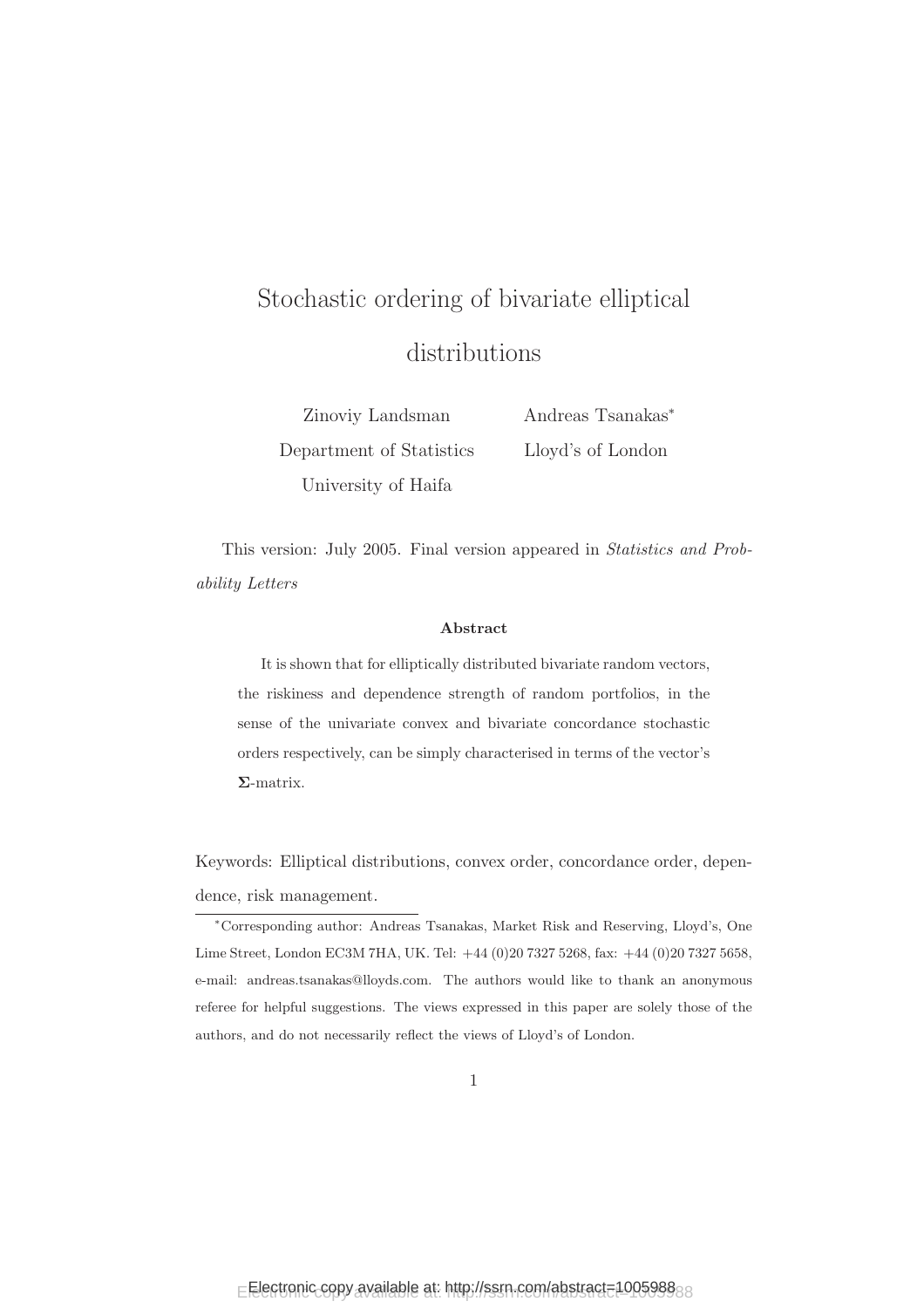# 1 Introduction

Elliptical probability distributions have gained prominence in recent years as effective tools for multivariate modelling in risk management. Elliptical distributions, introduced by Kelker (1970) and further discussed by Fang et al. (1987) constitute generalisations of the multivariate normal family, which allow for the presence of heavy tails and asymptotic tail dependence. The importance of elliptical distributions for risk management and actuarial science has been highlighted by Embrechts et al. (2002), while the application of elliptical distributions in insurance was further studied by Landsman and Valdez (2002).

Stochastic orders (Shaked and Shanthikumar (1994), Dhaene and Goovaerts  $(1996)$ , Müller and Stoyan  $(2002)$  provide methods of comparing random variables and vectors. It is shown in the present paper that, among two elliptically distributed risks with equal means, the one with the higher variance (or the higher value of the diagonal elements of the  $\Sigma$ -matrix if the variances do not exist) is the riskiest in the stop-loss and convex order senses. This implies that for elliptically distributed random variables the variance presents a comprehensive means for quantifying risk, and is consistent with economic concepts such as utility theory and second order stochastic dominance.

Furthermore the effect of correlation on bivariate elliptical distributions is examined. It is shown that for two bivariate random vectors, belonging to the same elliptical family, the ordering of their correlation coefficients (or corresponding quantities if the covariance matrix does not exist), is equivalent to their being ordered in the concordance order sense. This is equivalent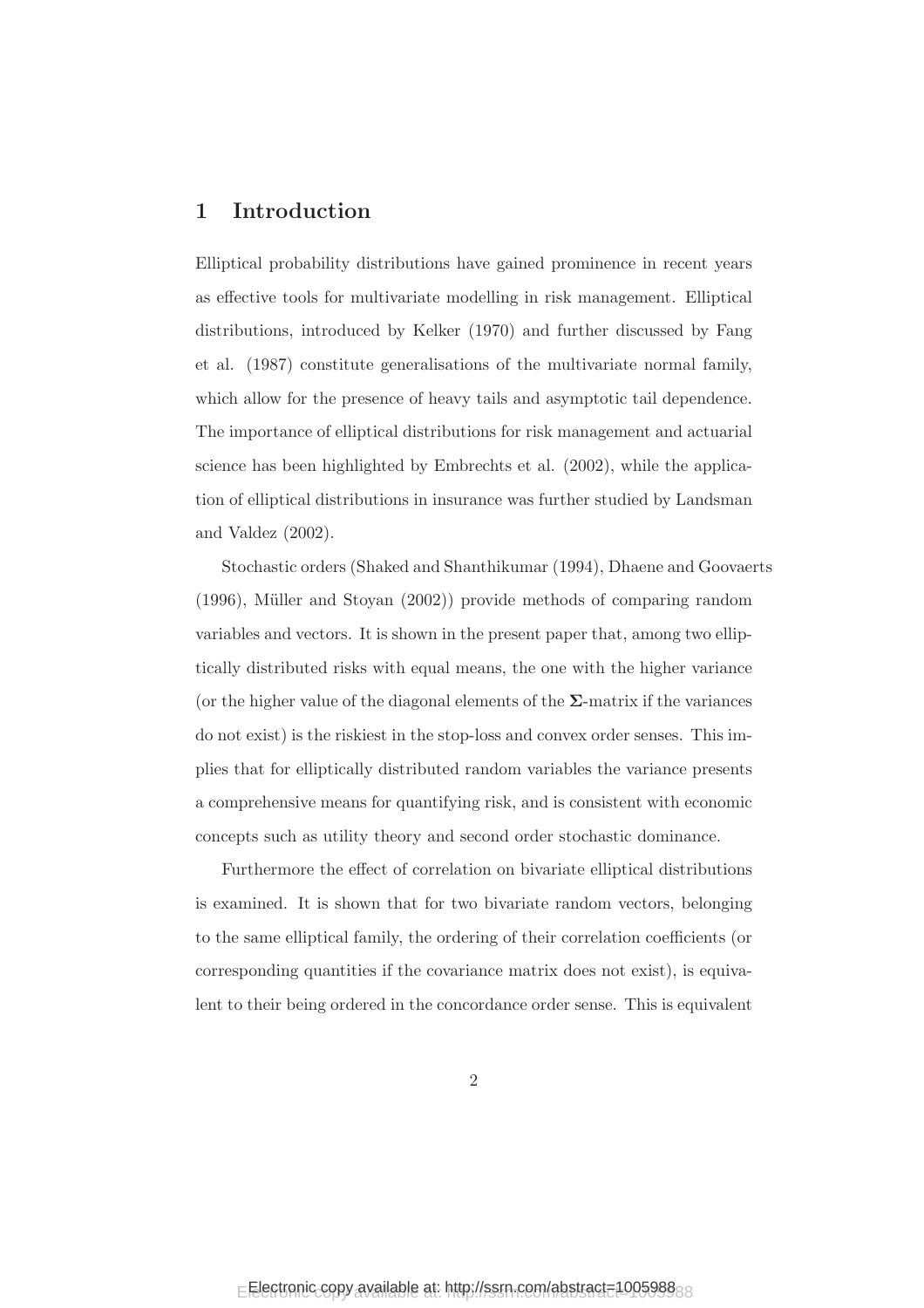to saying that a bivariate elliptical cumulative distribution is increasing in the correlation coefficient. Moreover it is shown that the riskiness (in the stop-loss and convex order senses) of a portfolio of two elliptically distributed risks increases in the (generalised) correlation coefficient, which forms a stronger version of a result obtained by Dhaene and Goovaerts (1996).

# 2 Elliptical distributions

In this section the class of elliptical distributions is briefly discussed. Let  $\Psi_n$ be a class of functions  $\psi(t): [0, \infty) \mapsto \mathbb{R}$  such that the function  $\psi(\sum_{i=1}^n t_i^2)$  is an n−dimensional characteristic function (Fang et al., 1987). It then follows that  $\Psi_n \subset \Psi_{n-1} \cdots \subset \Psi_1$ .

**Definition 1.** Consider an n–dimensional random vector  $\mathbf{X} = (X_1, X_2, ..., X_n)^T$ . The random vector  $X$  has a multivariate elliptical distribution, denoted by  $\mathbf{X} \sim \mathbf{E}_n(\mu, \Sigma, \psi)$ , if its characteristic function can be expressed as

$$
\varphi_{\mathbf{X}}\left(\mathbf{t}\right) = \exp(i\mathbf{t}^T\mu)\psi\left(\frac{1}{2}\mathbf{t}^T\mathbf{\Sigma}\mathbf{t}\right)
$$
\n(1)

for some column-vector  $\mu$ ,  $n \times n$  positive-definite matrix  $\Sigma$ , and for some function  $\psi(t) \in \Psi_n$ , which is called the characteristic generator.

Besides the multivariate normal family, obtained by  $\psi(t) = e^{-t}$ , examples of elliptical distributions are the multivariate t, logistic, symmetric stable, and exponential power families.

The mean vector and covariance matrix of  $X$  does not necessarily exist; there are in fact elliptical families with infinite means and variances (Landsman and Valdez, 2003). It can be shown that if the mean exists, then for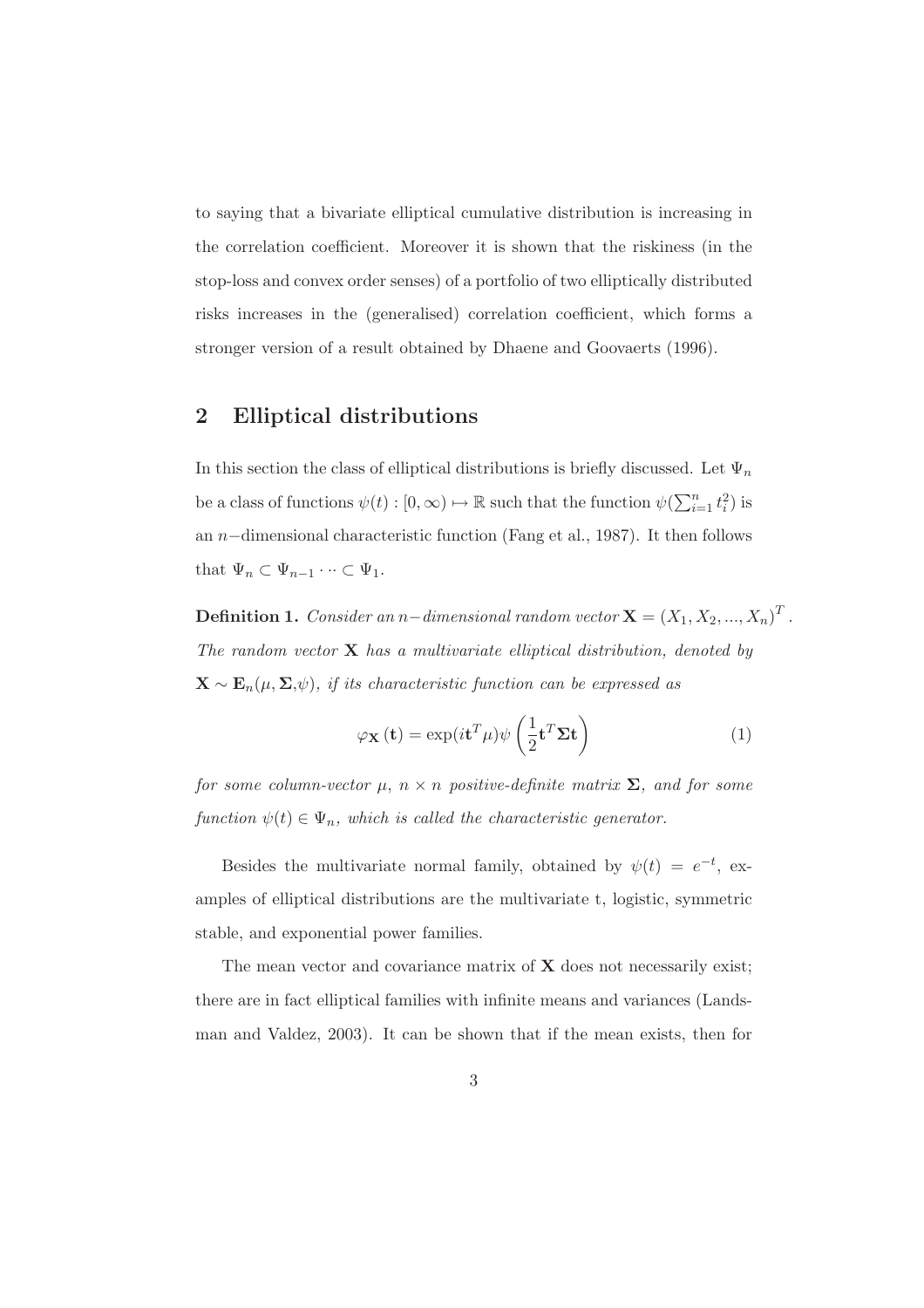$\mathbf{X} \sim \mathbf{E}_n(\mu, \Sigma, \psi)$  it is  $E(\mathbf{X}) = \mu$ . If the covariance matrix also exists, it equals  $Cov(\mathbf{X}) = -\psi'(0) \Sigma$ . The characteristic generator can be chosen such that  $\psi'(0) = -1$  so that the covariance becomes  $Cov(\mathbf{X}) = \Sigma$ .

An important property of elliptical distributions is that linear transformations of elliptically distributed vectors are also elliptical, with the same characteristic generator. Specifically, from (1) it follows that if  $X \sim$  $\mathbf{E}_n(\mu, \Sigma, \psi)$ , A is a  $m \times n$  dimensional matrix of rank  $m \leq n$ , and b is an m dimensional vector, then

$$
A\mathbf{X} + b \sim \mathbf{E}_m \left( A\mu + b, A\Sigma A^T, \psi \right). \tag{2}
$$

A direct consequence of  $(2)$  is that any marginal distribution of **X** is also elliptical with the same characteristic generator, that is, if the diagonal elements of  $\Sigma$  are  $\sigma_1^2, \sigma_2^2, ..., \sigma_n^2$ , then for  $k = 1, 2, ..., n$  it is  $X_k \sim \mathbf{E}_1\left(\mu_k, \sigma_k^2, \psi\right)$ .

Finally, let  $\mathbf{A} \in \mathbb{R}^{n \times n}$  be a matrix such that  $\mathbf{A}\mathbf{A}^T = \mathbf{\Sigma}$ . Then for vector X the following stochastic stochastic representation holds (Fang et al., 1987, (2.12)):

$$
\mathbf{X} \stackrel{d}{=} \mu + r \cdot \mathbf{A} \cdot \mathbf{U},\tag{3}
$$

where  $r \geq 0$  is a random variable and **U** is uniformly distributed on the unit hypersphere  $\mathbf{u}^T \mathbf{u} = 1$ ,  $\mathbf{u} \in \mathbb{R}^n$ .

### 3 Stop-loss and convex orders

Consider a set of random variables or risks  $X$ . The partial stop-loss order on elements of the set of risks  $\mathcal X$  provides a natural way of comparing the riskiness of probability distributions: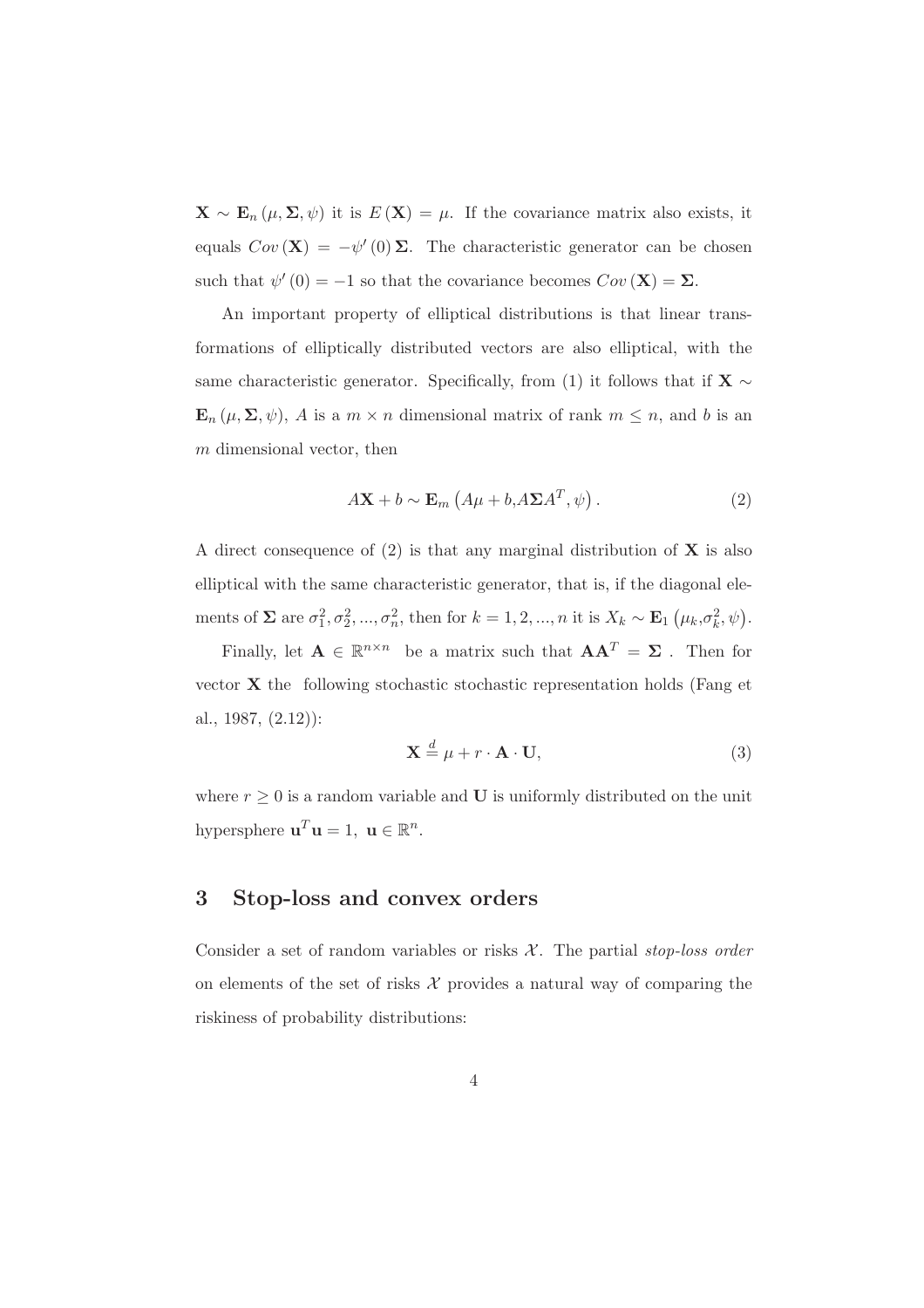**Definition 2.** For random variables  $X, Y \in \mathcal{X}$ , we say that X is smaller than Y in stop-loss order and write  $X \leq Y$ , whenever

$$
E[(X-d)_+] \le E[(Y-d)_+], \ \forall d \in (-\infty, \infty). \tag{4}
$$

In insurance terms (2) is interpreted as a comparison of the stop-loss premiums of risks for any given retention (Dhaene and Goovaerts, 1996). If the random variables  $X, Y$  have equal means, stop-loss order corresponds to the notion of second order stochastic dominance, well-known in economics (Müller and Stoyan, 2002). For such variables the *convex order* can additionally be defined.

**Definition 3.** For random variables  $X, Y \in \mathcal{X}$  with equal means, we say that X is smaller than Y in convex order and write  $X \leq Y$ , whenever

$$
E[v(X)] \le E[v(Y)],\tag{5}
$$

for all convex functions v such that the expectations exist.

Convex ordering of two random variables constitutes a strong statement on the comparison of their variability. There is a close relationship between the stop-loss and convex orders (Shaked and Shanthikumar, 1994):

**Lemma 1.**  $E[X] = E[Y]$  and  $X \leq Y \Leftrightarrow X \leq Y$ .

Now, simple characterisations of the stop-loss and convex orders in terms of elements of the  $\Sigma$  matrix are obtained.

**Theorem 1.** Consider  $(X, Y) \sim \mathbf{E}_2(\mu, \Sigma, \psi)$  with a finite vector of means  $\mu = (\mu_X, \mu_Y)$ . Define  $X' = X - \mu_X$ ,  $Y' = Y - \mu_Y$ . Then

$$
\sigma_X^2 \le \sigma_Y^2 \iff X' \le Y',\tag{6}
$$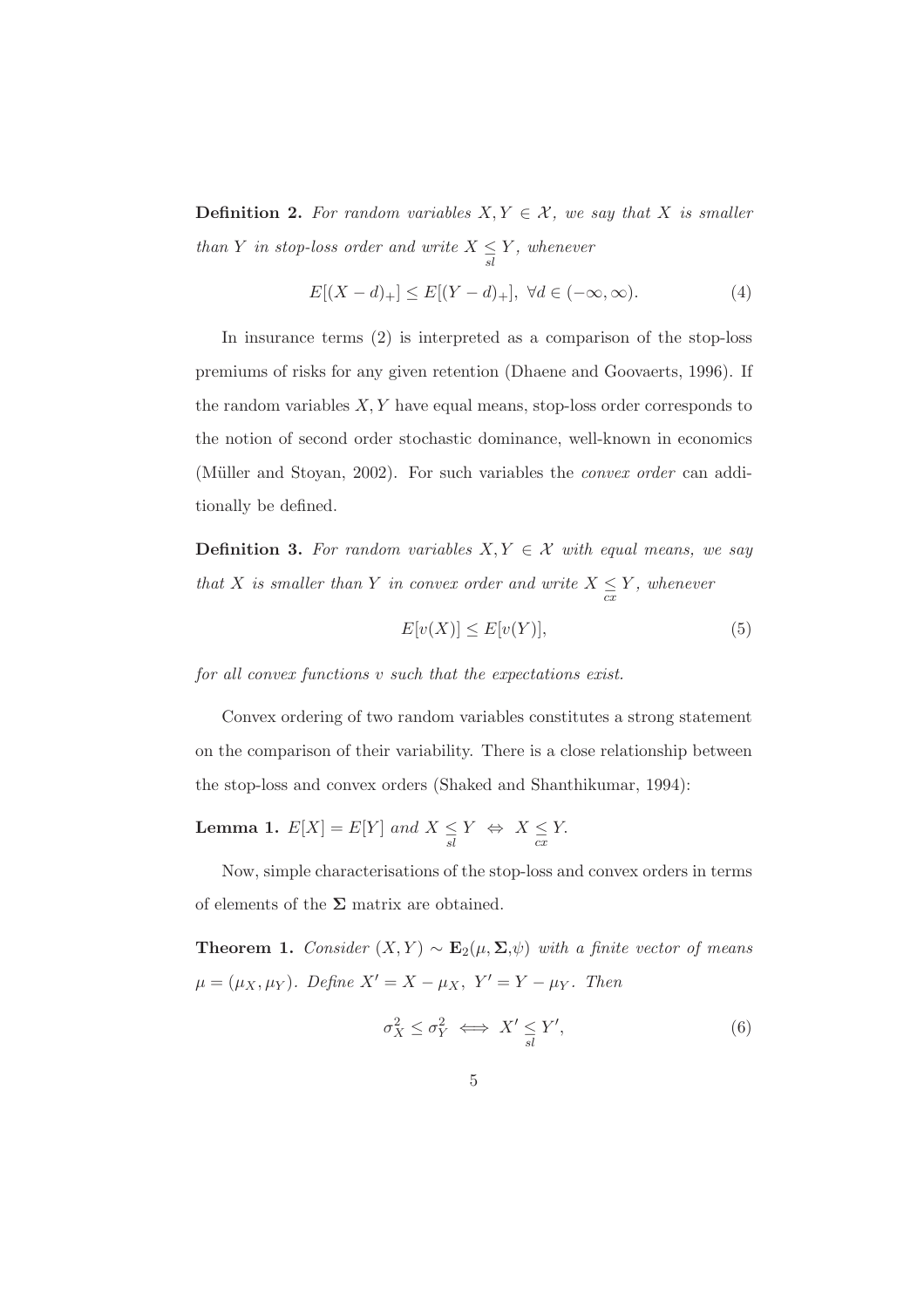where  $\sigma_X^2$  and  $\sigma_Y^2$  are the corresponding diagonal elements of the matrix  $\Sigma$ .

Proof. From (2) it trivially follows that

$$
X' \stackrel{d}{=} \frac{\sigma_X}{\sigma_Y} Y'.\tag{7}
$$

Direct application of Theorem  $1.15.8$  in Müller  $(2002)$ , yields  $(6)$ .

 $\Box$ 

From Theorem 1, the following corollary can be easily obtained:

Corollary 1. If  $\mu_X = \mu_Y$ ,  $\sigma_X^2 \leq \sigma_Y^2 \iff X' \leq Y'$ 

*Proof:* Follows directly from the fact that  $X - \mu \leq Y - \mu \iff X \leq Y$  and Lemma 1.  $\Box$ 

### 4 Concordance order and portfolio risk

Let  $\stackrel{d}{=}$  signify equality in distribution. Consider risks  $X_1 \stackrel{d}{=} Y_1$  and  $X_2 \stackrel{d}{=}$  $Y_2$  with probability distributions  $F_1, F_2$  respectively. The random vectors  $(X_1, X_2)$  and  $(Y_1, Y_2)$  are then different only in the way that their elements depend on each other. The Frechet Space  $\mathcal{R}_2(F_1, F_2)$  is defined as the space of two-dimensional random vectors with fixed marginals  $F_1$  and  $F_2$  (see (Dhaene and Goovaerts, 1996)). Elements of  $\mathcal{R}_2(F_1, F_2)$  can be compared in terms of their dependence structure via the partial *concordance order*:

**Definition 4.** Consider the random vectors  $(X_1, X_2), (Y_1, Y_2) \in \mathcal{R}_2(F_1, F_2)$ with joint distributions  $F_X$  and  $F_Y$  respectively. We say that  $(X_1, X_2)$  is less concordant than  $(Y_1, Y_2)$  and write  $(X_1, X_2) \le (Y_1, Y_2)$ , whenever

$$
F_{\mathbf{X}}(x_1, x_2) \leq F_{\mathbf{Y}}(x_1, x_2), \ \forall x_1, x_2. \tag{8}
$$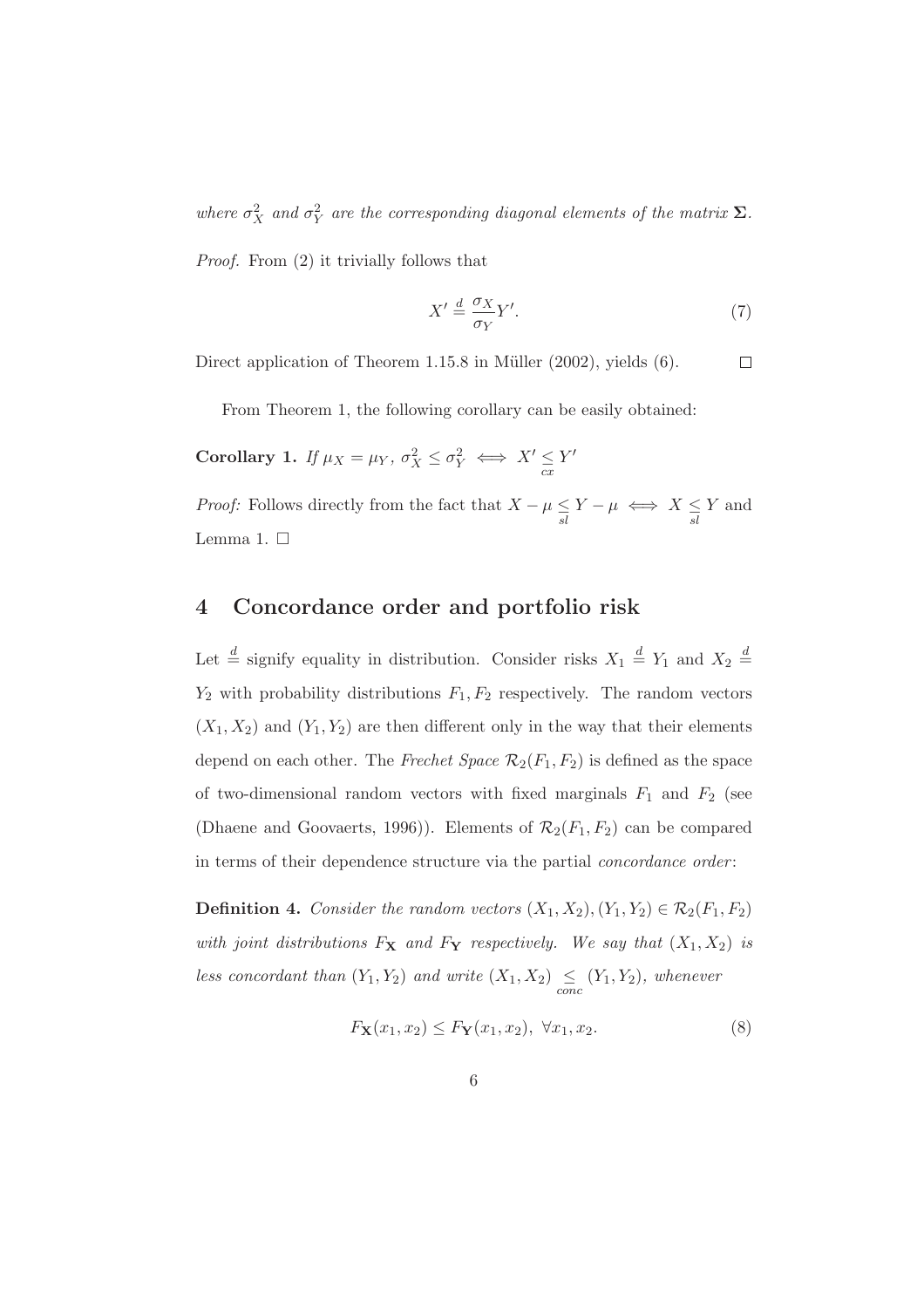Concordance order can also be understood via the following result (Dhaene and Goovaerts  $(1996)$ , Müller and Stoyan  $(2002)$ :

**Lemma 2.** Consider random vectors  $(X_1, X_2), (Y_1, Y_2) \in \mathcal{R}_2(F_1, F_2)$ . Then:

$$
(X_1, X_2) \leq (Y_1, Y_2) \Leftrightarrow Cov(h_1(X_1), h_2(X_2)) \leq Cov(h_1(Y_1), h_2(Y_2)) \quad (9)
$$

for all increasing functions  $h_1, h_2$  such that the covariances exist.

It is now shown that for bivariate elliptically distributed random vectors the concordance ordering is equivalent to the ordering of correlation coefficients. We note that a similar result has been proved just for the normal family by Müller and Stoyan (2002). To cater for cases where the covariance matrix does not exist, a generalised correlation coefficient for a bivariate elliptically distributed vector  $\mathbf{X} \sim \mathbf{E}_2(\mu, \Sigma, \psi)$ , with  $\Sigma = {\sigma_{ij}}$  is defined as

$$
\rho \mathbf{x} = \frac{\sigma_{12}}{\sqrt{\sigma_{11} \sigma_{22}}}.
$$
\n(10)

Of course,  $\rho$ **x** coincides with the usual (Pearson) correlation coefficient if covariance matrix exists.

**Lemma 3.** Consider the random vector  $\mathbf{Y} = (Y_1, Y_2)$ , defined by  $\mathbf{Y} = \mathbf{A} \cdot \mathbf{U}$ , where U is uniformly distributed on the unit circle, and

$$
\mathbf{A} = \begin{pmatrix} 1 & 0 \\ \rho & \sqrt{1 - \rho^2} \end{pmatrix} . \tag{11}
$$

Then  $F_Y(s, t; \rho) = \mathbb{P}(Y_1 \leq s, Y_2 \leq t)$  in increasing in  $\rho$ .

Proof. It is

$$
\mathbb{P}(Y_1 \le s, Y_2 \le t) = \mathbb{P}(U_1 \le s, \rho U_1 + \sqrt{1 - \rho^2} U_2 \le t)
$$
  
= 
$$
\mathbb{P}(\cos \Phi \le s, \rho \cos \Phi + \sqrt{1 - \rho^2} \sin \Phi \le t),
$$
 (12)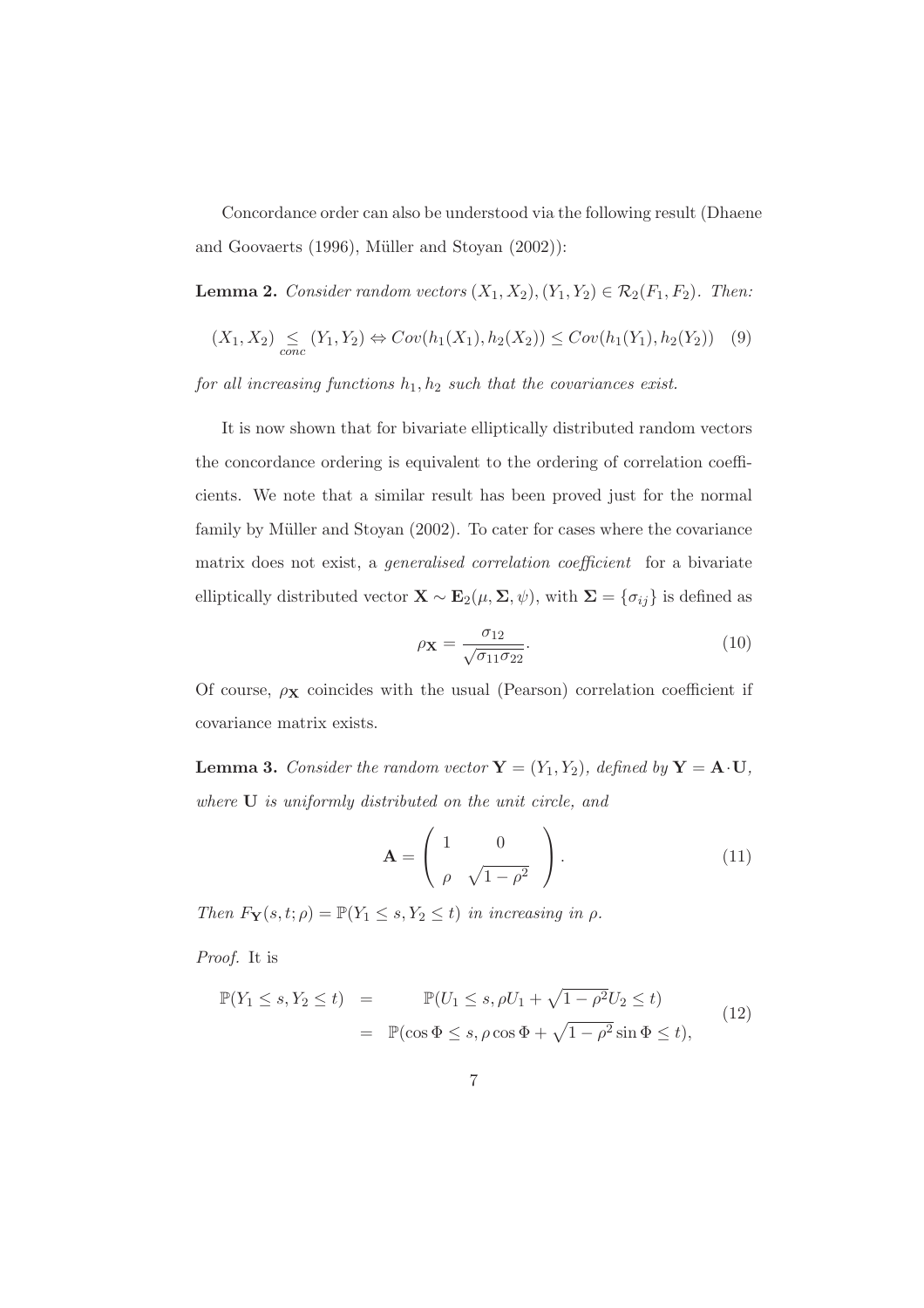where  $\Phi$  is uniformly distributed in  $[0, 2\pi]$ .

To evaluate the above joint probabilities we can set  $\cos \Phi = x$ ,  $\sin \Phi = y$ and solve the system of inequalities:

$$
x \le s
$$
,  $\rho x + \sqrt{1 - \rho^2} y \le t$ ,  $x^2 + y^2 = 1$ . (13)

Consider first the case that  $t > 0$ ,  $\rho \in (0, 1)$ . Then the situation is as depicted in figure 1. The solution of (13 ) consists of all points on the unit circle that are below the line  $y = (t - \rho x)/\sqrt{1 - \rho^2}$  and to the left of the line  $x = s$ . This means that

$$
\mathbb{P}(\cos \Phi \le s, \rho \cos \Phi + \sqrt{1 - \rho^2} \sin \Phi \le t) = \mathbb{P}(\Phi \le \phi),\tag{14}
$$

where  $\phi$  is the angle indicated in the figure.

The inequality  $\rho x + \sqrt{1 - \rho^2} y \le t$  restricts the solution to the part of the circle below and to the left of line  $ZE$ , corresponding to the arc defined by angle  $\psi$ , as indicated in the figure. From elementary geometry we calculate:

$$
\left(\frac{ZE}{2}\right)^2 = 1 - (\Delta O)^2
$$
  

$$
(\Delta O)^2 = ((OA)^{-2} + (OB)^{-2})^{-1} = \left(\frac{\rho^2}{t^2} + \frac{1 - \rho^2}{t^2}\right)^{-1} = t^2
$$
 (15)

Hence the length  $(ZE)$  and therefore the angle  $\psi$  does not depend on  $\rho$ .

Now consider the inequality  $x \leq s$ . If  $s < -1$  then the solution of (13) is the empty set and  $\mathbb{P}(Y_1 \leq s, Y_2 \leq t) = 0$  which does not depend on  $\rho$ . If  $s \ge -1$  but is such that point H is to the right of E, then  $\phi = \psi$ , the inequality  $x \leq s$  is redundant, and

$$
\mathbb{P}(Y_1 \le s, Y_2 \le t) = \mathbb{P}(\Phi \le \psi) = \frac{\psi}{2\pi},\tag{16}
$$

which is invariant to changes in  $\rho$ . If, on the other hand,  $s \ge -1$  such that H is to the left of E, an infinitesimal increase in  $\rho$  will tend to decrease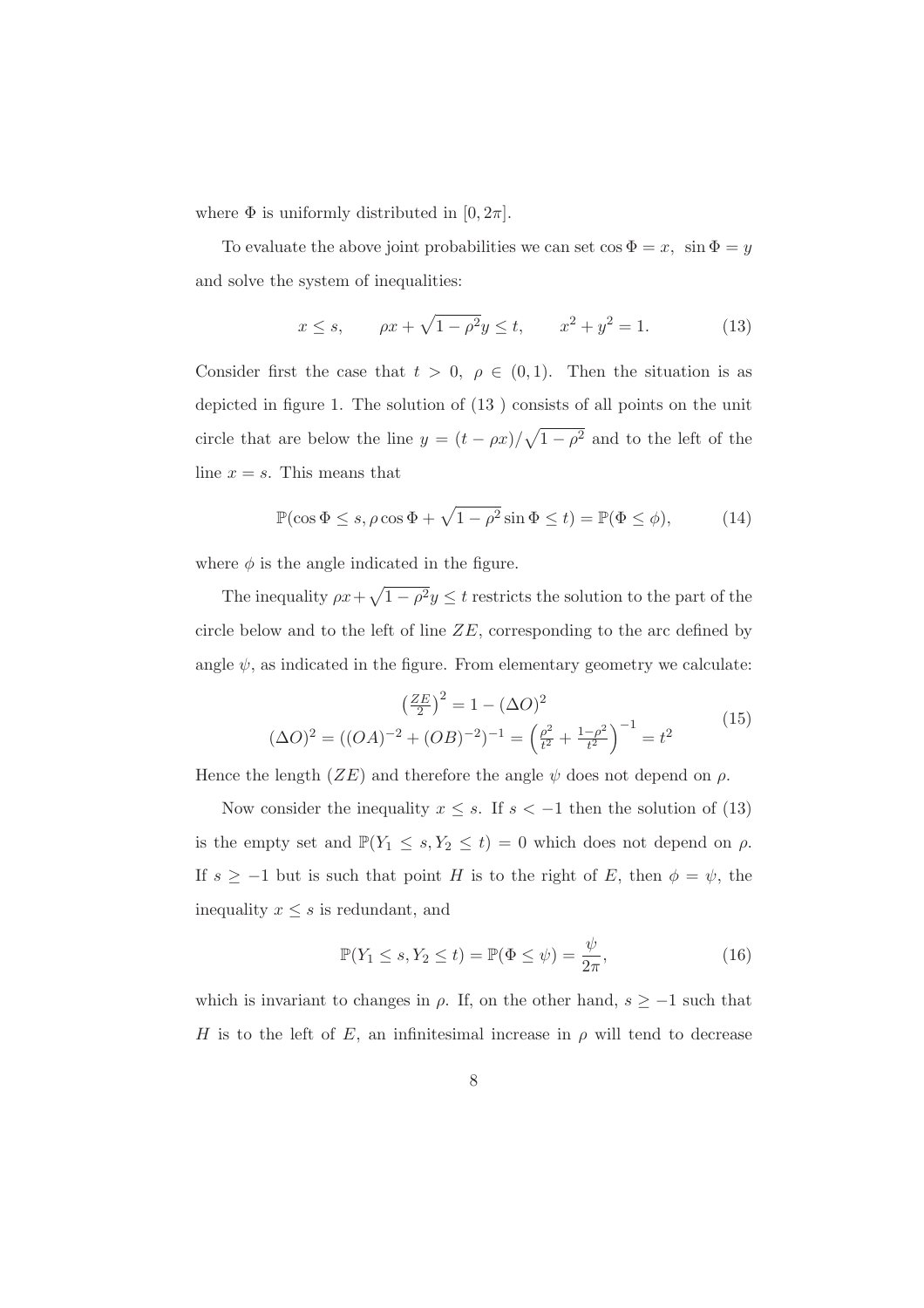$(OA) = t/\rho$  and to increase  $(OB) = t/\sqrt{1-\rho^2}$ . Consequently point E will move slightly to the left, while  $Z$  will move slightly to the right. The infinitesimal movement of E will have no effect on  $\phi$  since E will remain to the right of  $H$ . On the other hand, the movement of  $Z$  to the right will increase  $\phi$ . Hence

$$
\mathbb{P}(Y_1 \le s, Y_2 \le t) = \mathbb{P}(\Phi \le \phi) = \frac{\phi}{2\pi},\tag{17}
$$

also increases in  $\rho$ .

The situations  $(\rho > 0, t < 0)$ ,  $(\rho < 0, t > 0)$  and  $(\rho < 0, t < 0)$  can be dealt with in a similar way. The cases were  $t = 0, \rho = 0, \rho = \pm 1$  are also simple.  $\Box$ 

Lemma 3 can now be extended to the more general class of bivariate elliptical distributions.

**Theorem 2.** <sup>1</sup> Consider bivariate elliptically distributed vector  $\mathbf{X} \sim \mathbf{E}_2(\mu, \Sigma, \psi)$ , with generalised correlation coefficient  $\rho$  and joint cumulative distribution function  $F_{\mathbf{X}}(x_1, x_2; \rho)$ . Then  $F_{\mathbf{X}}(x_1, x_2; \rho)$  is increasing in  $\rho$ .

*Proof.* It is enough to prove the theorem for  $\Sigma$  of the form:

$$
\Sigma = \begin{pmatrix} 1 & \rho \\ \rho & 1 \end{pmatrix}, \quad \rho \in [-1, 1] \tag{18}
$$

and  $\mu_1 = \mu_2 = 0$ . Then by (3), vector **X** can be represented as  $\mathbf{X} \stackrel{d}{=} r \cdot \mathbf{A} \cdot \mathbf{U}$ , where **U** is uniformly distributed on the unit circle,  $r \geq 0$ , **A** as in (11).

<sup>&</sup>lt;sup>1</sup> After the reviewing process, Prof Abram Kagan informed us that this result, as well as a multivariate version, can also be obtained from Theorem 5.1 in Das Gupta et al (1972). We are very grateful to Prof Kagan for pointing this out.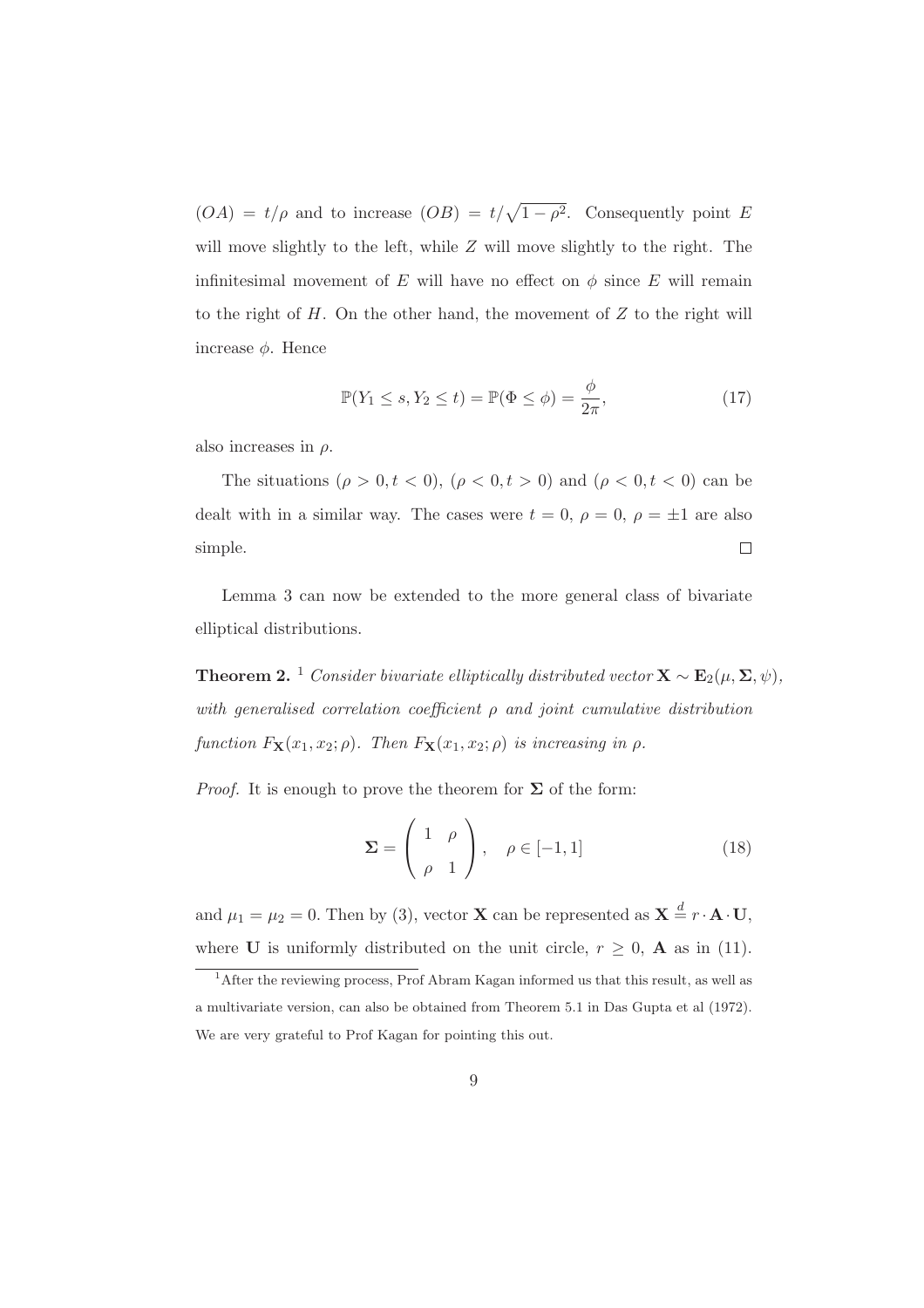

Figure 1: Geometrical proof of Lemma 3.

 $\bullet$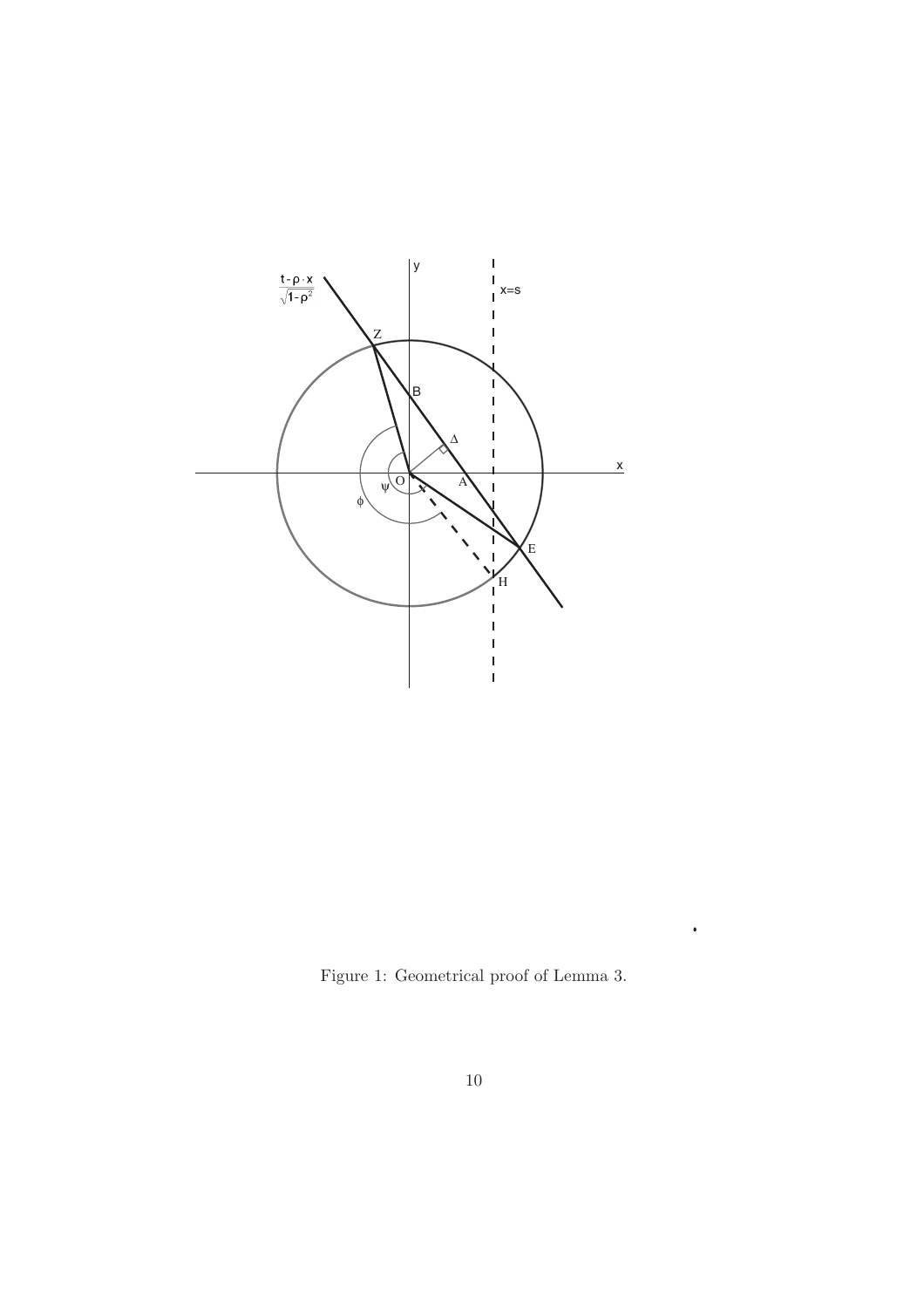Denote  $Y = A \cdot U$ . Now write:

$$
F_{\mathbf{X}}(x_1, x_2; \rho) = \mathbb{P}(r \cdot Y_1 \le x_1, r \cdot Y_2 \le x_2)
$$
  
= 
$$
E[\mathbb{P}(r \cdot Y_1 \le x_1, r \cdot Y_2 \le x_2 | r)]
$$
  
= 
$$
E\left[F_{\mathbf{Y}}\left(\frac{x_1}{r}, \frac{x_2}{r}; \rho\right) \mathbf{1}_{r>0}\right] + A(x_1, x_2)
$$
 (19)

where  $A(x_1, x_2) = 0$  if  $x_1 < 0$  or  $x_2 < 0$  and  $A(x_1, x_2) = \mathbb{P}(r = 0)$  otherwise, and the last equality follows from the independence of  $r$  and  $Y$ . By Lemma 3,  $F_Y(y_1, y_2; \rho)$  is increasing in  $\rho$ . Hence, so is  $F_X(x_1, x_2; \rho)$  $\Box$ 

From Theorem 2 it immediately follows:

Corollary 2. Consider bivariate elliptically distributed vectors  $\mathbf{X} \sim \mathbf{E}_2(\mu, \Sigma_{\mathbf{X}}, \psi)$ ,  $\mathbf{Y} \sim \mathbf{E}_2(\mu, \Sigma_Y, \psi)$ , with  $\sigma_{11}^{\mathbf{X}} = \sigma_{11}^{\mathbf{Y}}, \sigma_{22}^{\mathbf{X}} = \sigma_{22}^{\mathbf{Y}}$  and generalised correlation coefficients  $\rho_{\mathbf{X}}, \rho_{\mathbf{Y}}$ . Then:

$$
\rho_{\mathbf{X}} \leq \rho_{\mathbf{Y}} \iff \mathbf{X} \underset{cone}{\leq} \mathbf{Y} \tag{20}
$$

Remark 1: It is apparent from Lemma 2 that concordance order is invariant under monotone transformations of the random variables considered. This implies that concordance order relates only to the random vectors' copulas. Copulas are joint distributions with uniform marginals, which summarise the dependence structure of random vectors (Nelsen, 1999). Random vectors with the same copulas as elliptically distributed ones, such as the 'metaelliptical' family considered by Fang and Fang (2002), can be obtained by applying monotone transforms on the elements of elliptical vectors. Consequently, Theorem 2 generalises to the case of two bivariate random vectors with the same marginals, which are monotone transforms of elliptical vectors that belong to the same family, but have different  $\Sigma$ -matrices.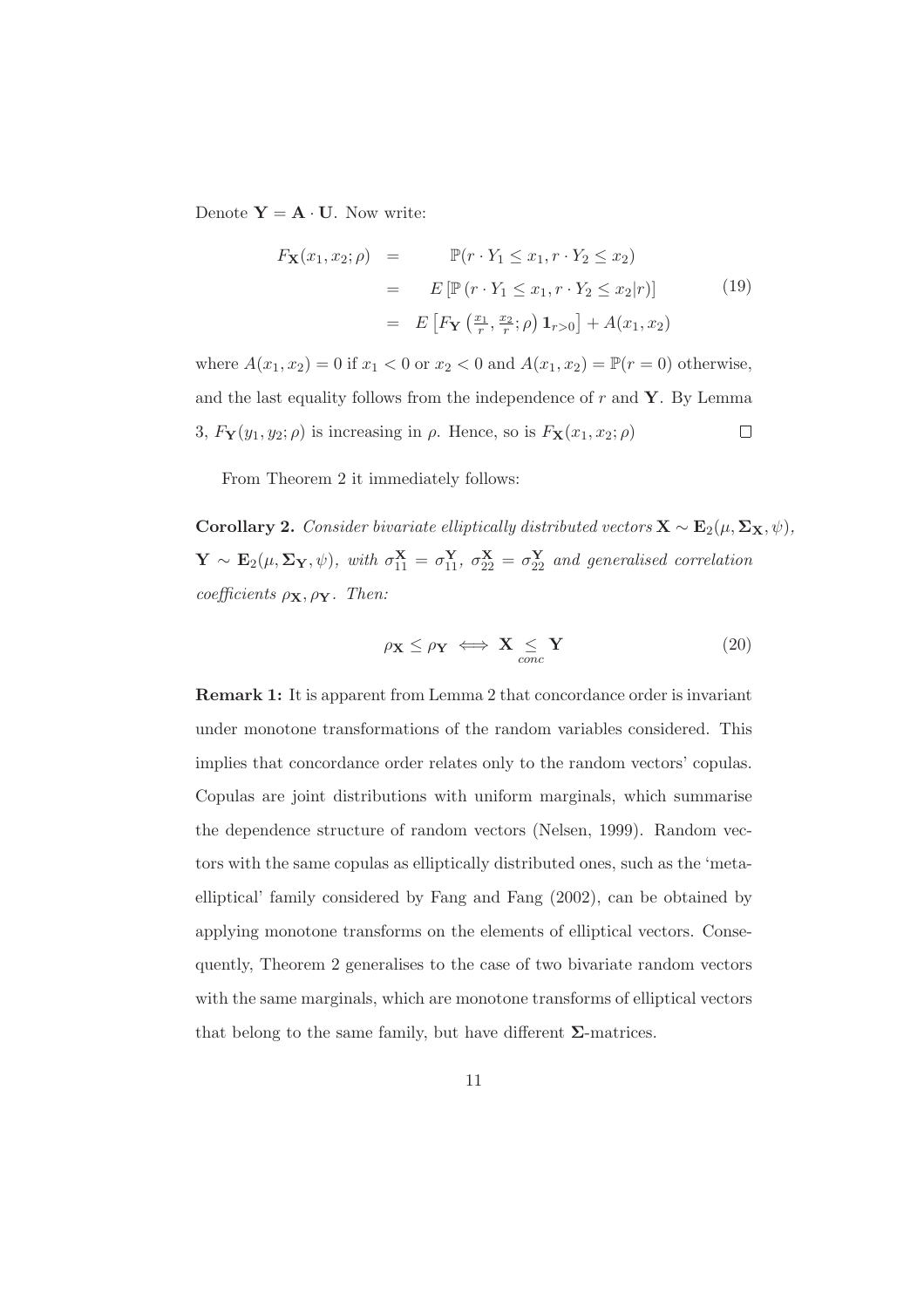Remark 2: It is noted that, in the two dimensional case, concordance order is equivalent to the supermodular order (Müller, 2002). Hence, in higher dimensions, the supermodular order can be viewed as a generalisation the concordance order. Monotonicity results for the supermodular order, along the lines of Theorem 2 and Corollary 2, have been obtained in higher dimensions for special cases of elliptical distributions; see Müller (2001) for the case of multivariate normal distributions and Ding and Zhang (2004) for Kotz-type distributions. It remains an interesting open problem whether the results obtained here generalise to the multivariate elliptical distributions of arbitrary dimension.

Dhaene and Goovaerts (1996) showed that a portfolio consisting of two positive random variables becomes more risky in the stop-loss order sense, as the two risks become more concordant. A stronger version of that result can be obtained for elliptically distributed risks:

**Theorem 3.** Consider  $\mathbf{X} \sim \mathbf{E}_2(\mu, \Sigma_{\mathbf{X}}, \psi)$ ,  $\mathbf{Y} \sim \mathbf{E}_2(\mu, \Sigma_{\mathbf{Y}}, \psi)$ , with  $\sigma_{11}^{\mathbf{X}} =$  $\sigma_{11}^{\mathbf{Y}}, \ \sigma_{22}^{\mathbf{X}} = \sigma_{22}^{\mathbf{Y}}$  and respective generalised correlation coefficients  $\rho_{\mathbf{X}}, \rho_{\mathbf{Y}}$ . Then,  $\rho \mathbf{x} \leq \rho \mathbf{y} \iff X_1 + X_2 \leq Y_1 + Y_2$ .

Proof. By Theorem 1 and property (2) of elliptical distributions we have:

$$
X_1 + X_2 \le Y_1 + Y_2 \iff \sigma_{11}^{\mathbf{X}} + \sigma_{22}^{\mathbf{X}} + 2\sigma_{12}^{\mathbf{X}} \le \sigma_{11}^{\mathbf{Y}} + \sigma_{22}^{\mathbf{Y}} + 2\sigma_{12}^{\mathbf{Y}},\tag{21}
$$

 $\Box$ 

which is equivalent to  $\rho_{\mathbf{X}} \leq \rho_{\mathbf{Y}}$ .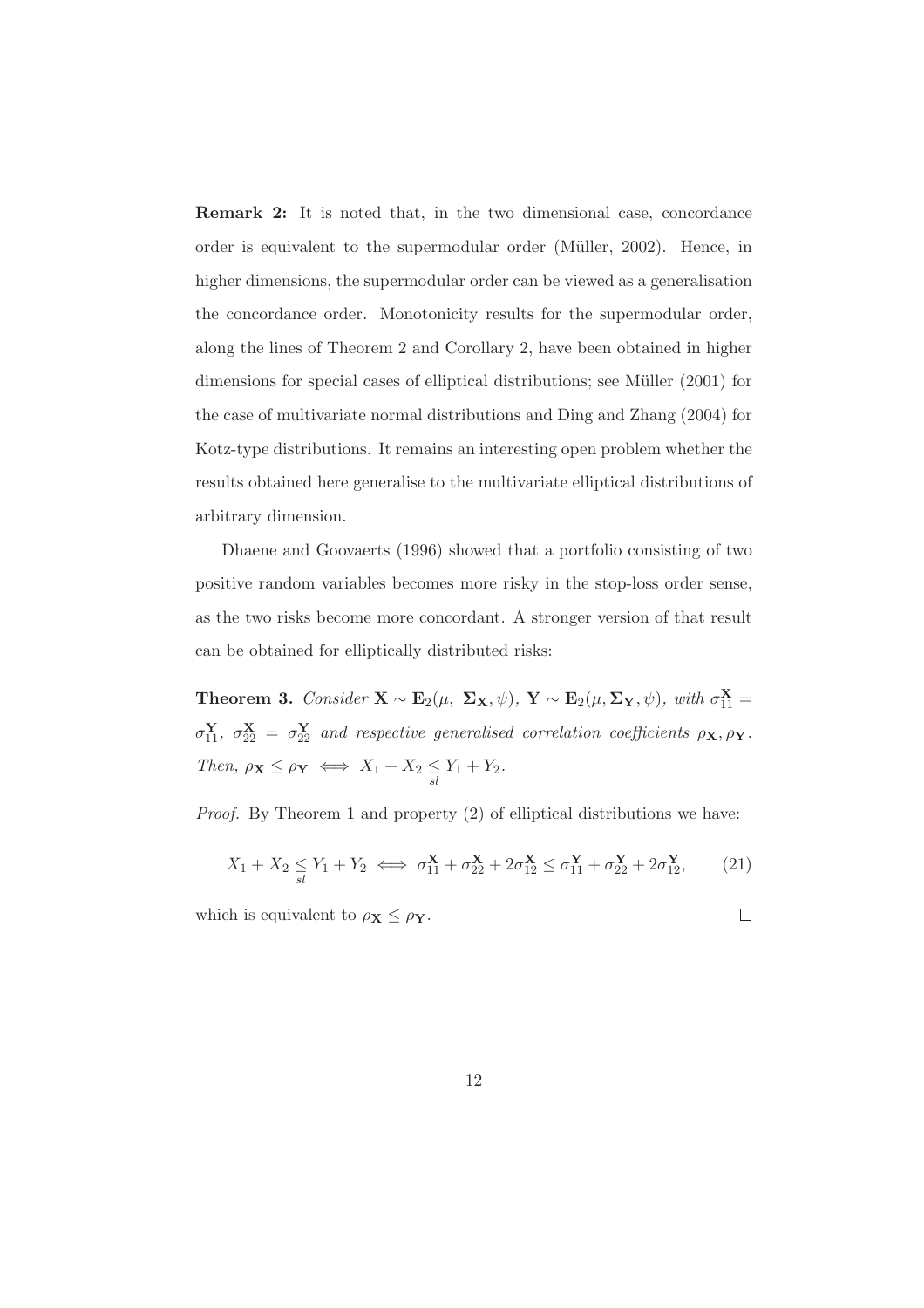#### References

- Dhaene, J. and M. Goovaerts (1996), Dependency of Risks and Stop-Loss Order, ASTIN Bulletin, 26 (2), 201-212.
- Ding, Y. and X. Zhang (2004), Some stochastic orders of Kotz-type distributions, Statistics and Probability Letters, 69, 389-396.
- Embrechts, P., A. McNeil, and D. Straumann (2002), Correlation and Dependence in Risk Management: Properties and Pitfalls, in: M.A.H. Dempster, ed. Risk Management: Value at Risk and Beyond (Cambridge University Press, Cambridge) pp. 176-223.
- Fang, K.T., S. Kotz, and K.W. Ng (1987), Symmetric Multivariate and Related Distributions (Chapman & Hall, London.).
- Fang, H. B and K. T. Fang (2002), The meta-elliptical distributions with given marginals, Journal of Multivariate Analysis, 82, 1-16.
- Das Gupta, S., M. L. Eaton, I. Olkin, M. Perlman, L. J. Savage, and M. Sobel (1972), Inequalities on the probability content of convex regions for elliptically contoured distributions, in: Proceedings of the Sixth Berkeley Symposium on Mathematical Statistics and Probability, Vol. II: Probability theory (University of California Press, Berkeley California) pp. 241-265.
- Kelker, D. (1970) Distribution Theory of Spherical Distributions and Location-Scale Parameter Generalization, Sankhya 32, 419-430.
- Landsman, Z. and Valdez, E. (2003), Tail Conditional Expectations for Elliptical Distribution, North American Actuarial Journal, 7 (4), 55-71.